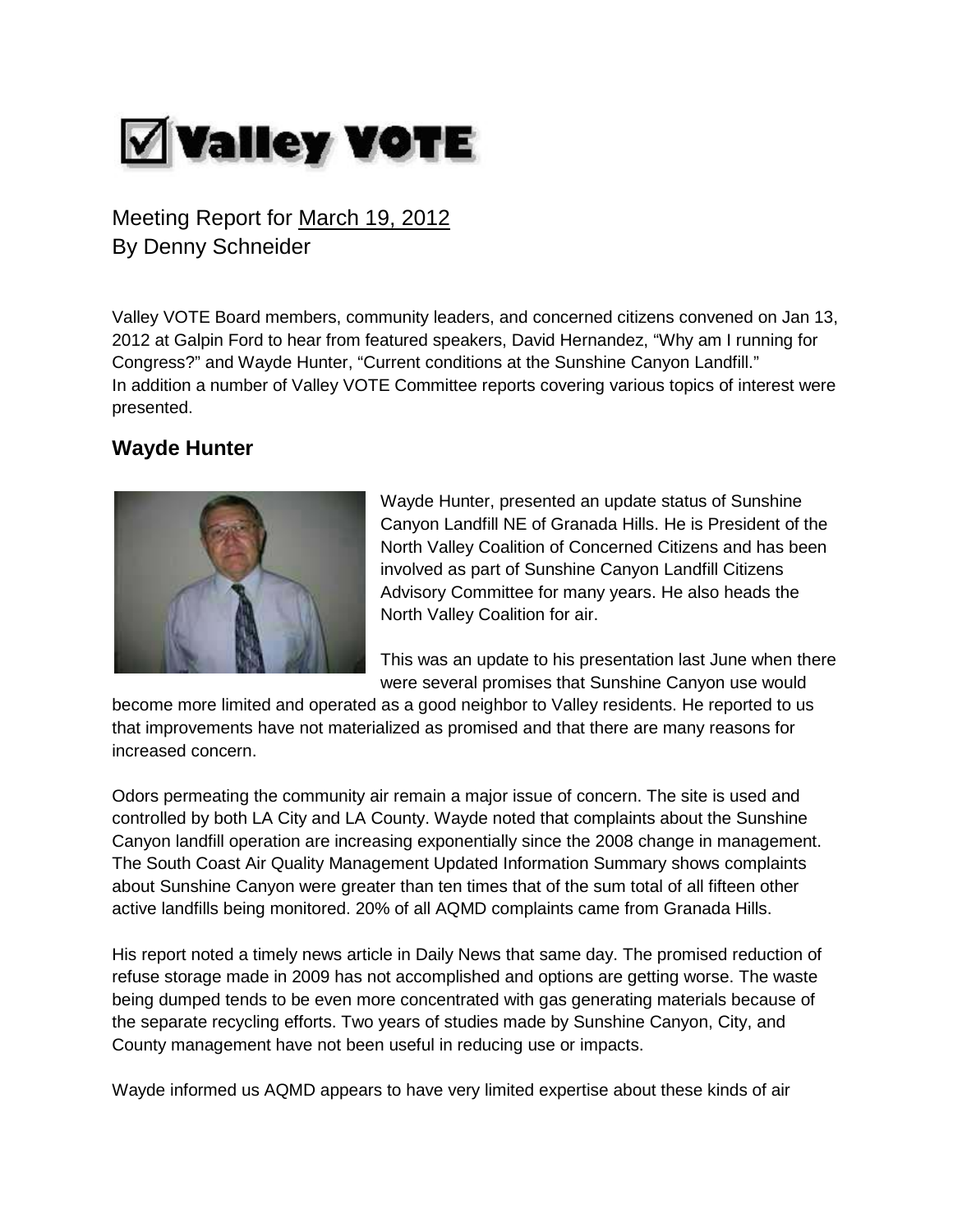quality issues. There is reliance on industry experts. The pipelines needed to burn gas generation are inadequate. There are mitigation plans written but, we were told, the current status of gas burn off is only up to the 2003 planned levels. To meet the promised levels of burn off venting wells need to be added at a rate of 7-10 more per week and a horizontal gas collector system is required. Larger pipe diameter is also needed to handle the volume of gases. Misting system use is now required as well to reduce odors along with better monitoring to ensure that freshly dumped materials are covered daily.

The government and active community leaders are pushing for insurance requirements to cover any contamination cleanup. Waste company people trying to allow self insurance.

Major problems with current PM 2.5 output from burning gas flares that reduce odors. New types of clean up may be required. An April 18 upcoming public meeting is to address this issue.

We also found out about a quirk in the "system" which prevents AQMD from imposing any fines for violations until the causes are resolved! Since this is a progress in work and not resolved there are no fines in the foreseeable future?!!

### **David Hernandez**

David Hernandez is a veteran, businessman, and active San Fernando Valley civic community leader. He is a candidate for Congress representing the 29th district of the San Fernando Valley in the June 6 election. David has been active in the Valley for over twenty years working on issues such as public access, education, environment, animal rights and equestrian trails, homelessness, youth programs, land use issues, and other quality of life issues. He is a board member of numerous local organizations such as the LA Mission College Foundation.

David Hernandez talked about the Census redistricting process that created a new district stretching from Newhall all the way south to the near the Ventura freeway. He told us that the district is 68% Hispanic (half million people) who are all subject to the same issues as rest of middle class. He noted that governmental costs at every level are spiraling out of control: City, State, Fed and that everyone is impacted. People want quality of life improvements and that can only come from strong fiscal controls.

David mentioned that there is a push to close our local post office and that he wants to be there to fight for his community.

His goal is to be the first independent elected in the Valley. Various community leaders have endorsed David from all sides of political spectrum including the NAACP.

David told us that much of his efforts over the last 10 years has been in support of this campaign; he just didn't realize it at the time. He fights for what he feels is the right thing to do. We must ensure resources are properly allocated and maintained. Hansen Dam is an example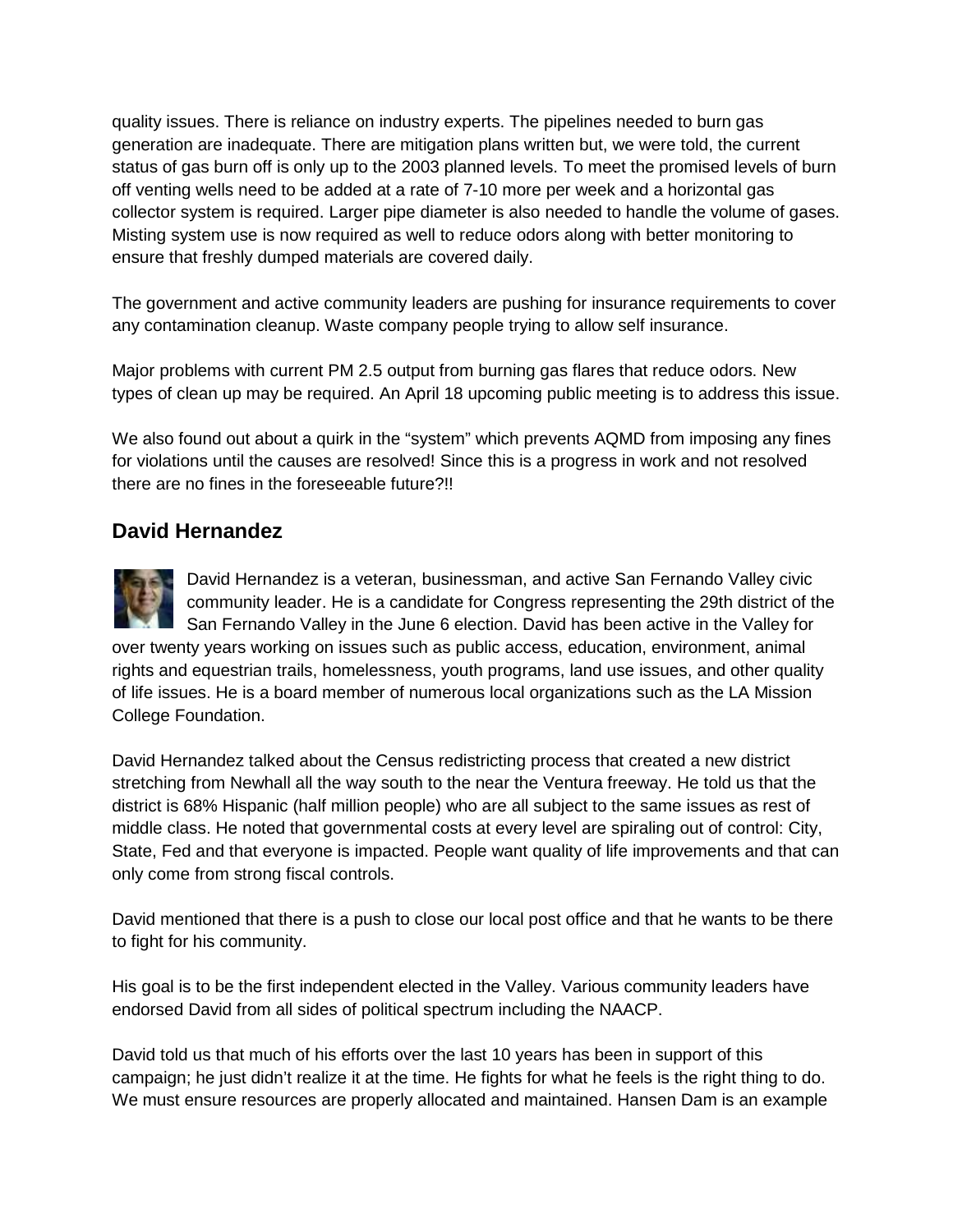of lost opportunities; limited recreation opportunities have been squandered.

David opposes money going to politically connected individuals and instead wants to foster public-private partnership opportunities. He wants much stronger accountability rules. \$700 million of Federal dollars were received by Los Angeles last year for job training and area improvements yet, "the real world is that there has been little improvements." He used an aviation mechanics program at Van Nuys as an example of where money can be well spent and result in high paying jobs.

He says that we must put community first and use our resources properly. He intends to work with all spectrums of the political spectrum. We all have a stake in what happens here. He encourages all to participate in the upcoming elections and be sure to attend the May 5 candidate forum.

# Valley VOTE Committee Reports

#### **Veteran News Update -- Ernie Hilger**

Ernie provided a very positive report about the ACLU lawsuit against the Veterans Administration. Valley Vote supports this effort to ensure that the Westwood VA facility is used for vets. The VA filed several motions to dismiss the lawsuit but was rebuffed by the judge. The lawsuit will continue and discovery will begin for the 78 arguments that the VA attempted to have summarily rejected. The judge's opinion stated that the VA is required to address the mental issues of veterans and must aid the homeless as per the purpose of the Westwood VA facility.

#### **Membership – Richard Leyner**

We invite everyone to our Valley Vote Board Meetings on the third Monday of each month. We encourage everyone to join Valley VOTE and to bring other interested citizens with them to our meetings. We have nominal annual dues that support our efforts; member (\$25), Board member (\$50). Go to [www.ValleyVote.org](http://www.valleyvote.org/) for more information.

#### **Occupied by the LA Housing Department -- Vic Viereck**

City of Los Angeles Housing Department policies have become even more oppressive to senior citizen property owners. Besides atrocious penalties for paying required Rent Registration fees just one day late, the LAHD is punishing senior citizens (and other apartment owners) for not renting out all of their apartments that are subjugated under the city's Rent Stabilization Ordinance.

Apartment owners who let relatives live in some of their apartments are required to file annual exemptions in order to avoid the Registration and SCEP fees. Owners who prefer to keep units vacant are required to file and record a vacancy exemption form at the County Recorder's office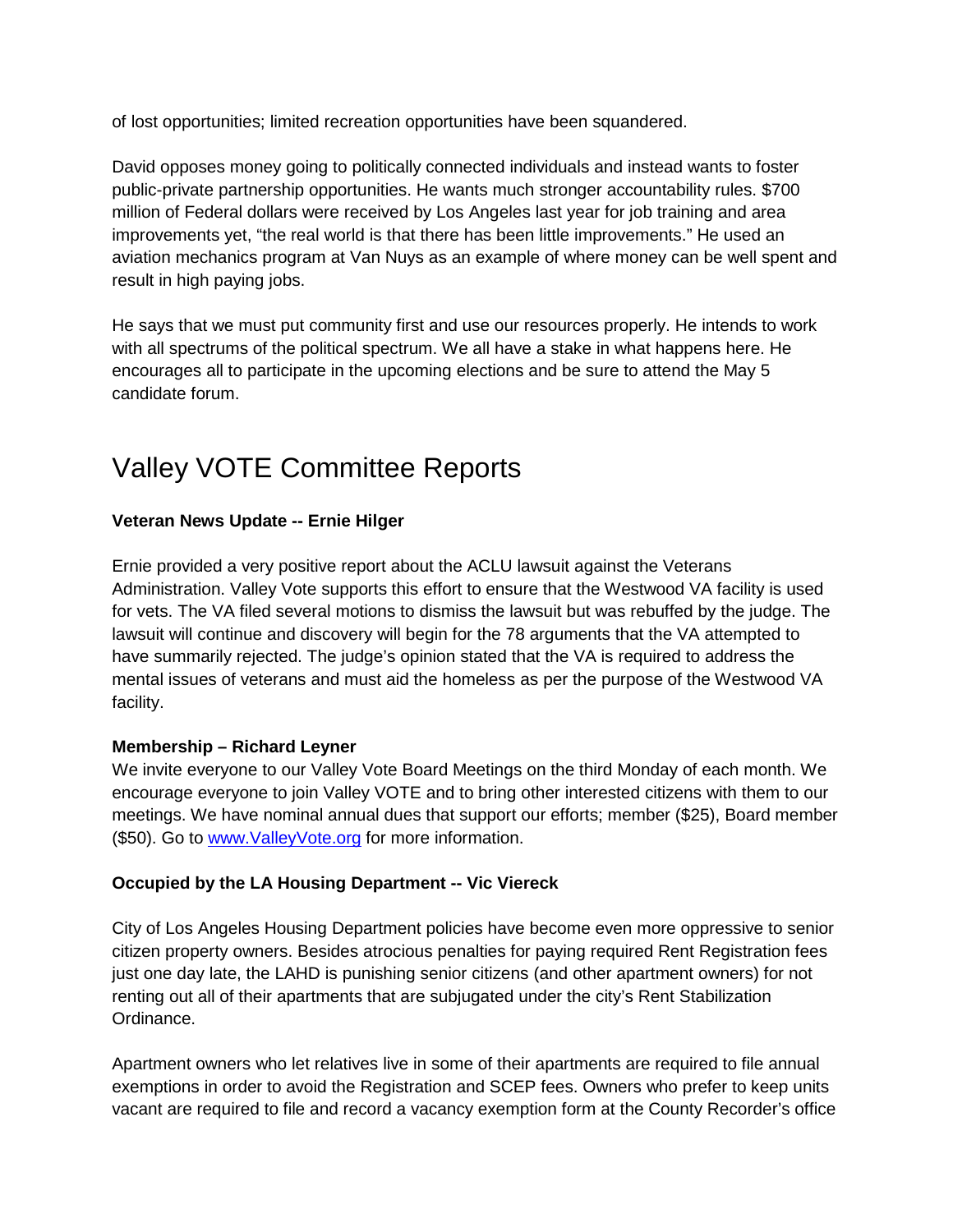by the end of January. The recording costs \$18, and there is also a notary fee.

The City Council's and Mayor's talk about providing more affordable housing and attracting more employers to Los Angeles is contradicted by their actions regarding the Rent Stabilization Ordinance. The vacant apartments are somewhat "Occupied" by the LA Housing Department.

#### **Airport Report -- Denny Schneider.**

The airport is coming, the airport is coming! Los Angeles World Airports expects to complete their environmental review of LAX expansion alternatives in June. LAWA continues to insist that there is no preferred alternative yet, but it's hard not to notice a smirk on the faces of LAWA representatives as they deny their preference for moving the north runway complex 260' toward Westchester and Playa Del Rey. The amount of time allocated for review of this mammoth document is controversial. Local jurisdictions and community groups have requested 120 days. LAWA wants to allow 45 days.

For anyone feeling that a regional network of airports is critical to ensuring sufficient capacity and convenience, disappointment may be in your future. FAA projections for 2030 identify large growth at LAX and little elsewhere. A major topic of discussion at City Hall this week will be whether or not and how LA will conduct a fair and unbiased evaluation of the options for management of LA/Ontario Airport. The Inland Empire wants local control whereas the folks at LAWA contend they are doing a good job despite the 40% drop in air service over the past several years. I wonder aloud why LAWA is so eager to keep this airport when any money that they generate from operations is restricted to airport uses and can't be used to supplement the ongoing LA City budget deficit.

Two other topics of importance to Valley residents discussed were: 1) The LA Helicopter Noise Relief Act of 2011 (HR 2677/S 2019). Sponsored by Berman, co-authored by Hahn, Schiff, Sherman, &Waxman and 2) So.Cal.Metroplex airspace redesign will start about October of this year. We can expect at least some changes in the flight paths around our airports.

#### **Transportation Betterment's to Serve Valley Residents - Bart Reed**

Transit Coalition Executive Director Bart Reed spoke about efforts to improve Metrolink service between the San Fernando Valley and Palmdale. Metro staff recently produced a report (presented to the agency Planning and Programming Committee) that presented a list of improvements Metro could undertake to decrease travel times on the Antelope Valley Line. Part of the corridor may also be shared with statewide high-speed rail under the newly proposed "blended approach." This would allow Metro to tap state funds dedicated to HSR and build improvements on the San Fernando Road segment that would benefit both conventional and HSR services.

Reed also discussed the new CSUN Tiger Team. This group of student interns recently finished an initial survey of bus riders in the Northeast Valley. The Tiger Team also did a field survey that